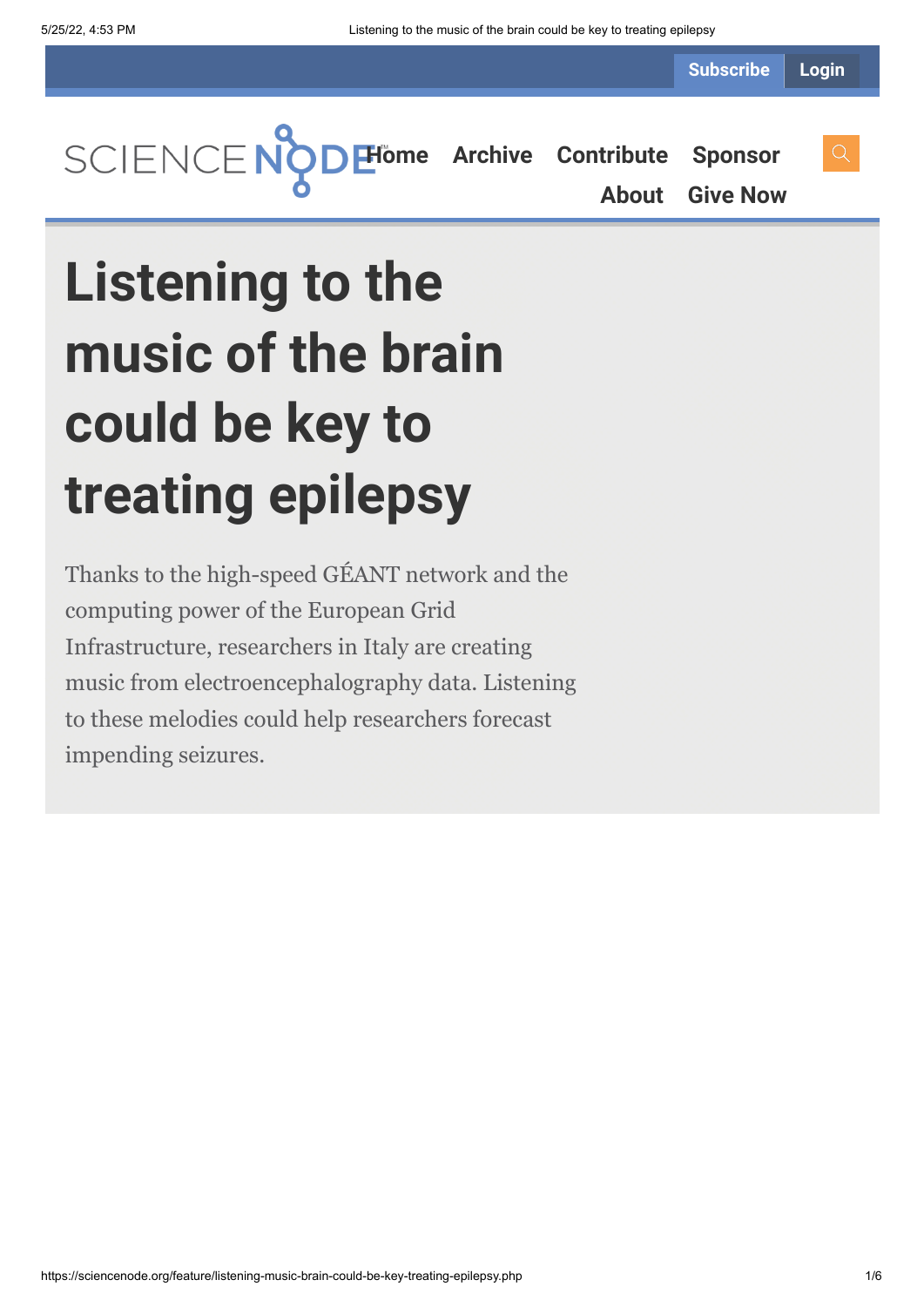

*Epileptic spike and wave discharges monitored with EEG. Image courtesy [Der Lange](http://de.wikipedia.org/wiki/Benutzer:Der_Lange), Wikimedia Commons.*

Listening to the melody of your mind, the beat of your brain, the symphony of your synapses, or the notes of your neurons may seem like pure fantasy. [However, thanks to the high-speed GÉANT](http://www.geant.net/pages/home.aspx) [network and the computing power of the European](http://www.egi.eu/) Grid Infrastructure (EGI), not only is this becoming a reality, but it's also helping researchers in Italy forecast impending epileptic seizures.

[Electroencephalography](http://www.scholarpedia.org/article/Electroencephalogram) (EEG) data is obtained by placing electrodes on the scalp, so as to measure voltage fluctuations resulting from ionic current flows within the neurons of the brain. It usually, produces readout in the form of lines on a graph, similar to what one might expect to see in a seismograph. However, by using a data sonification tool to transform the lines and points of graphs into notes and tones, the team of researchers hope to be able to forecast impending seizures, by listening out for a baseline condition or 'marker' which denotes a specific epileptic EEG. Of course, one could look for

# **Posted on MAR 6 2013 8:40AM**



**[Andrew Purcell](https://sciencenode.org/author/andrew-purcell.php)** European editor

## **Share this story**



# **Republish**

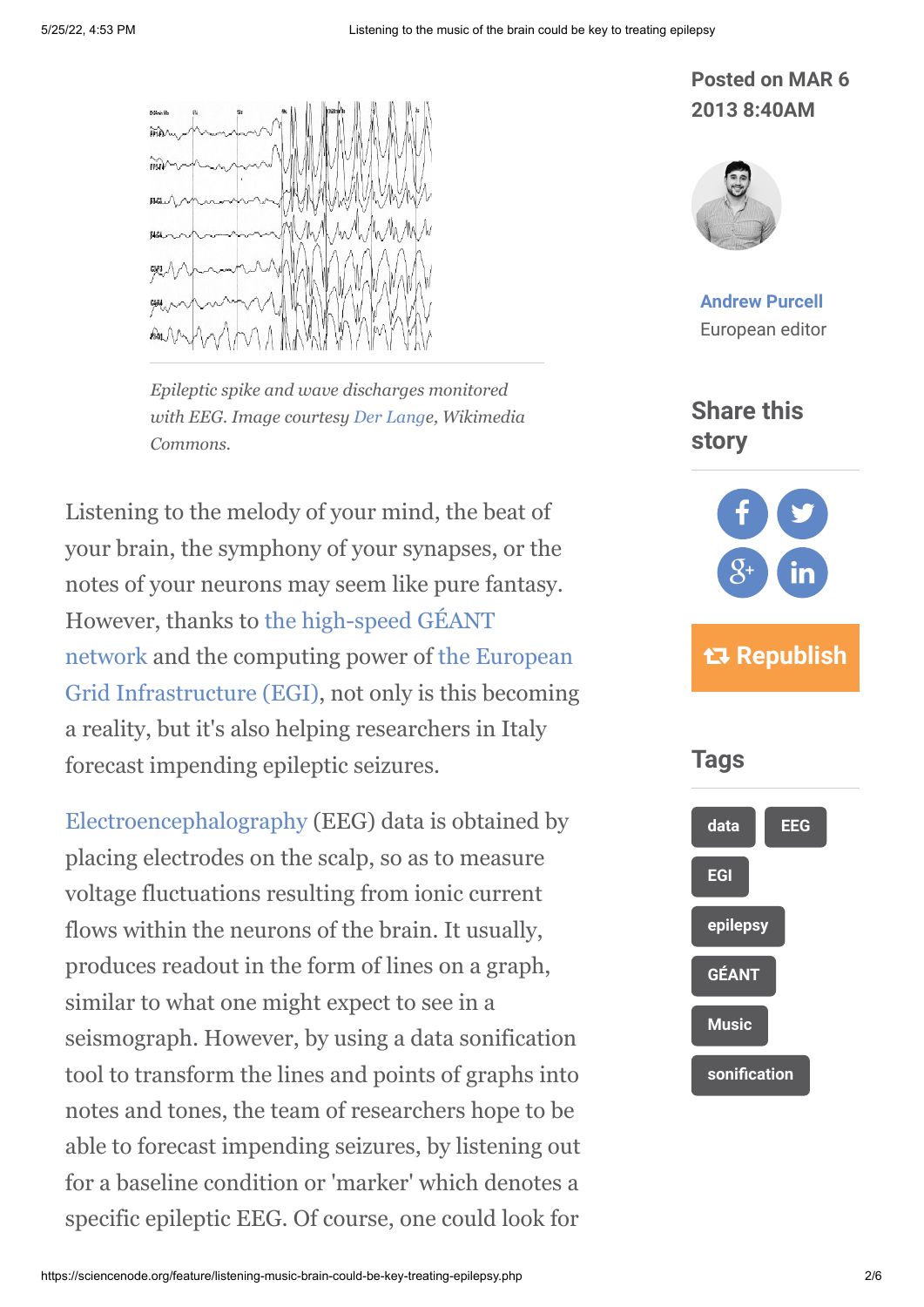such markers on the EEG graphs themselves, but the researchers explain that this visual identification often proves difficult, especially when dealing with exceptionally large quantities of data. By contrast, say the researchers, nearly everybody can spot a wrong note or blip in a melody without any musical training.



"In

*Subject ready for EEG recording at the phonetics lab, Stockholm University, Sweden. Image courtesy Petter Kallioinen, Wikimedia Commons.*

order to let neuroscientists involved in epilepsy research use the data sonification tool in a distributed computing environment, a multidomain web-portal (science gateway) has been set up using [the Catania Science Gateway Framework,](http://www.facebook.com/pages/Catania-Science-Gateways/220075701389624)" explains Domenico Vicinanza, a network engineer at [DANTE](http://www.dante.net/). "Using this portal, researchers working in hospitals could benefit from the data sonification technique we implemented without having to install any software and completely hiding the complexity of using a distributed computing infrastructure."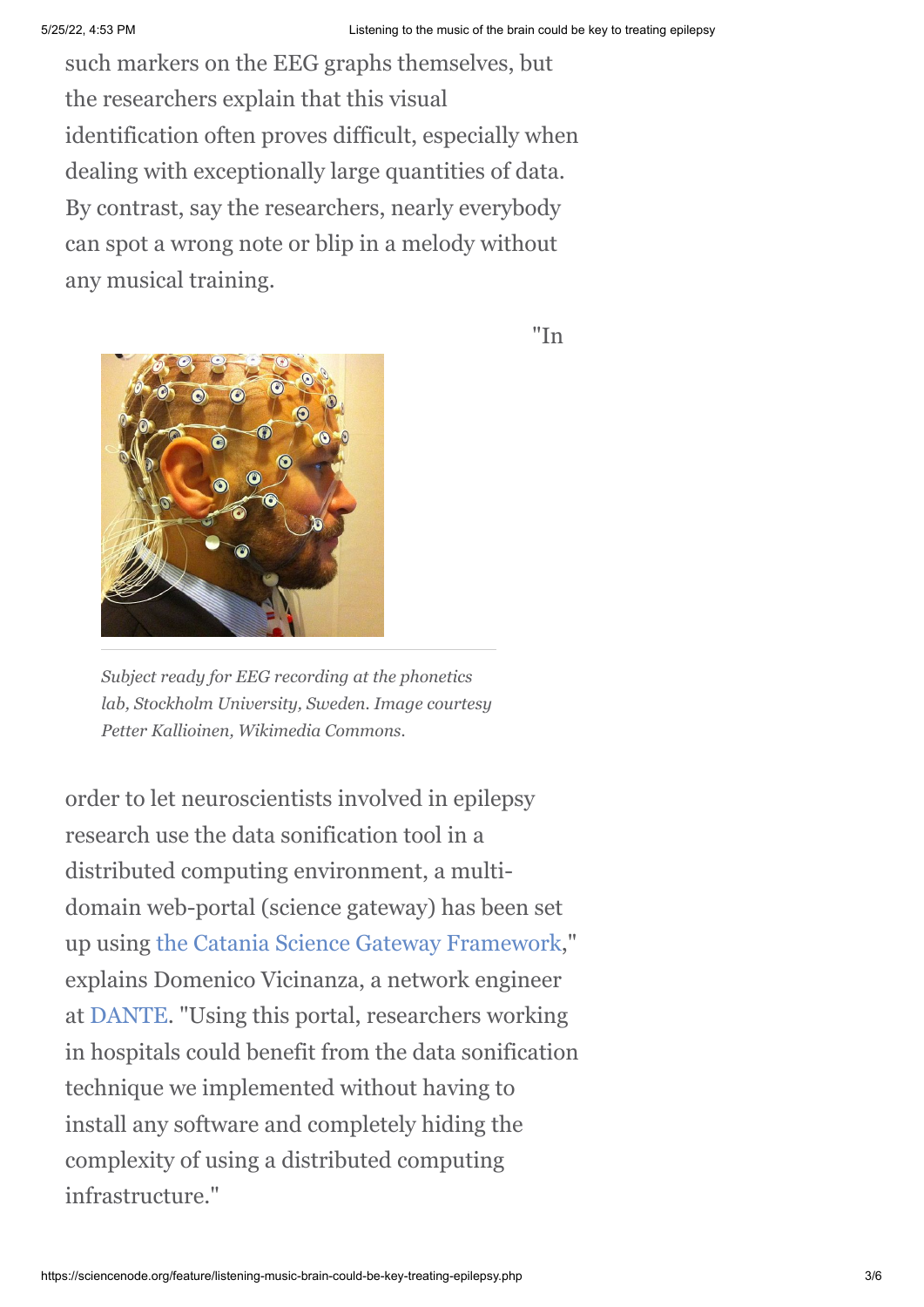In the study, long sequences of data are generated and analysed using different sets of parameters and high quality audio and animation files are created for every EEG data sequence. The huge volume of data this produces relies upon multiple computers combining their processing power using the bandwidth of the super-fast pan-European GÉANT [network and its National Research and Education](http://en.wikipedia.org/wiki/National_research_and_education_network) Network (NREN) partners to access, store and transport it.

"Using the GÉANT network we are able to seamlessly transport data to and from scientists all over Europe, enabling a level of collaboration to facilitate medical innovation and scientific research that could have direct implications for the 50 million people worldwide suffering from epilepsy," [says Massimo Rizzi of the Mario Negri Institute for](http://www.marionegri.it/mn/en/) Pharmacological Research and [ARCEM.](http://www.arcem.it/)

The researchers expect that their novel method of combining data sonification with recurrence quantification analysis will deliver better results and



*Mapping EEG data to tonal maps.*

additional data compared with traditional methods for studying epilepsy. Consequently, they hope that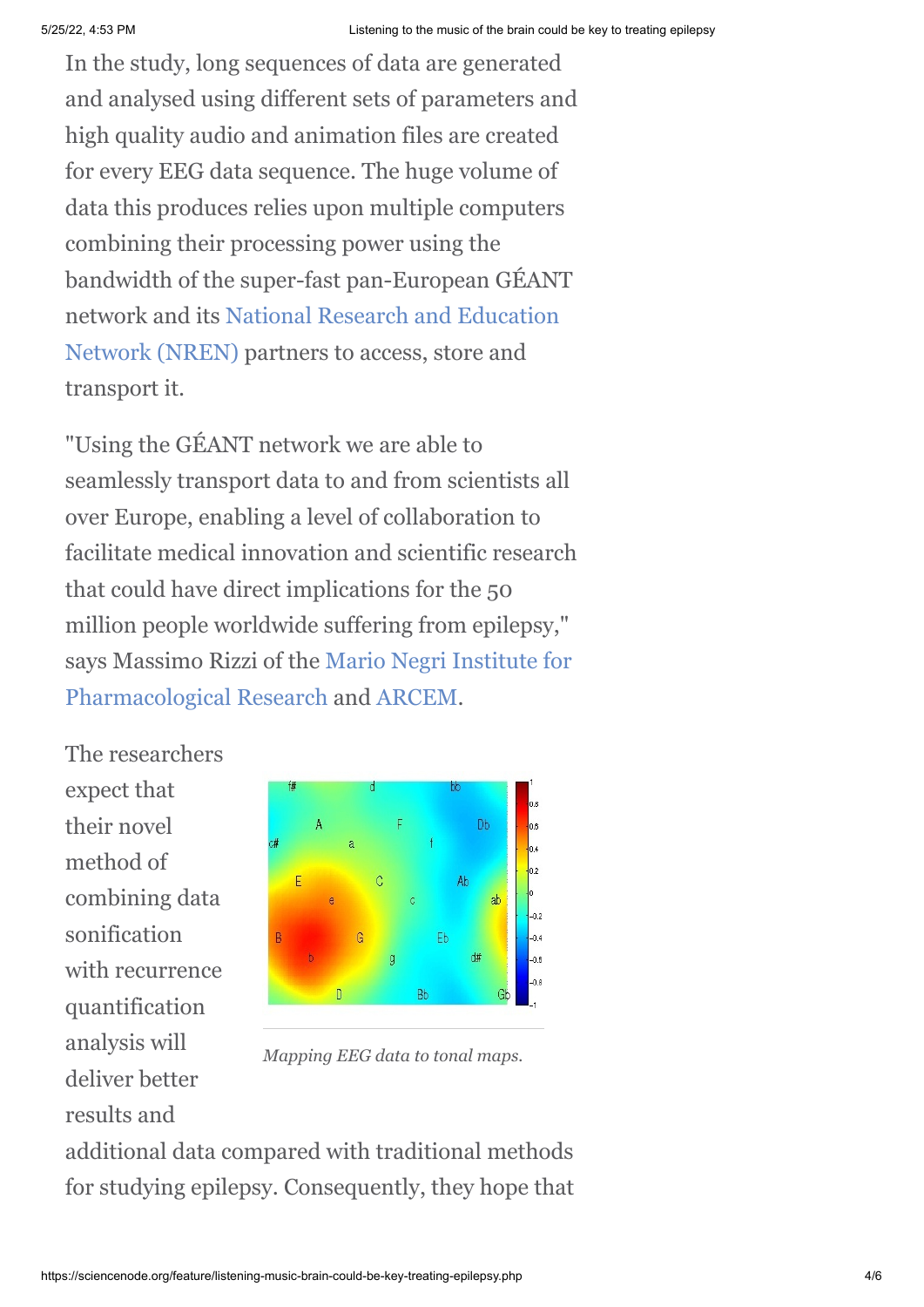the research could enable the development of new therapeutic interventions for epilepsy sufferers.

Data sonification is a powerful tool, which is already used in many scientific disciplines. It generates vast quantities of data, requiring the processing power of supercomputers for analysis. "We used the grid so much for this research that it is really difficult imagining it without it," says Vicinanza. "We used it for the availability of its computing resources, the ubiquitous access to processing power, the reliability of the middleware, the robustness of its authentication and authorisation."

He concludes: "Thanks to the grid we successfully implemented a fully-fledged software-as-a-service (SaaS) model and provided a dedicated production quality service for computer-aided diagnosis and research in the field of epilepsy disease."